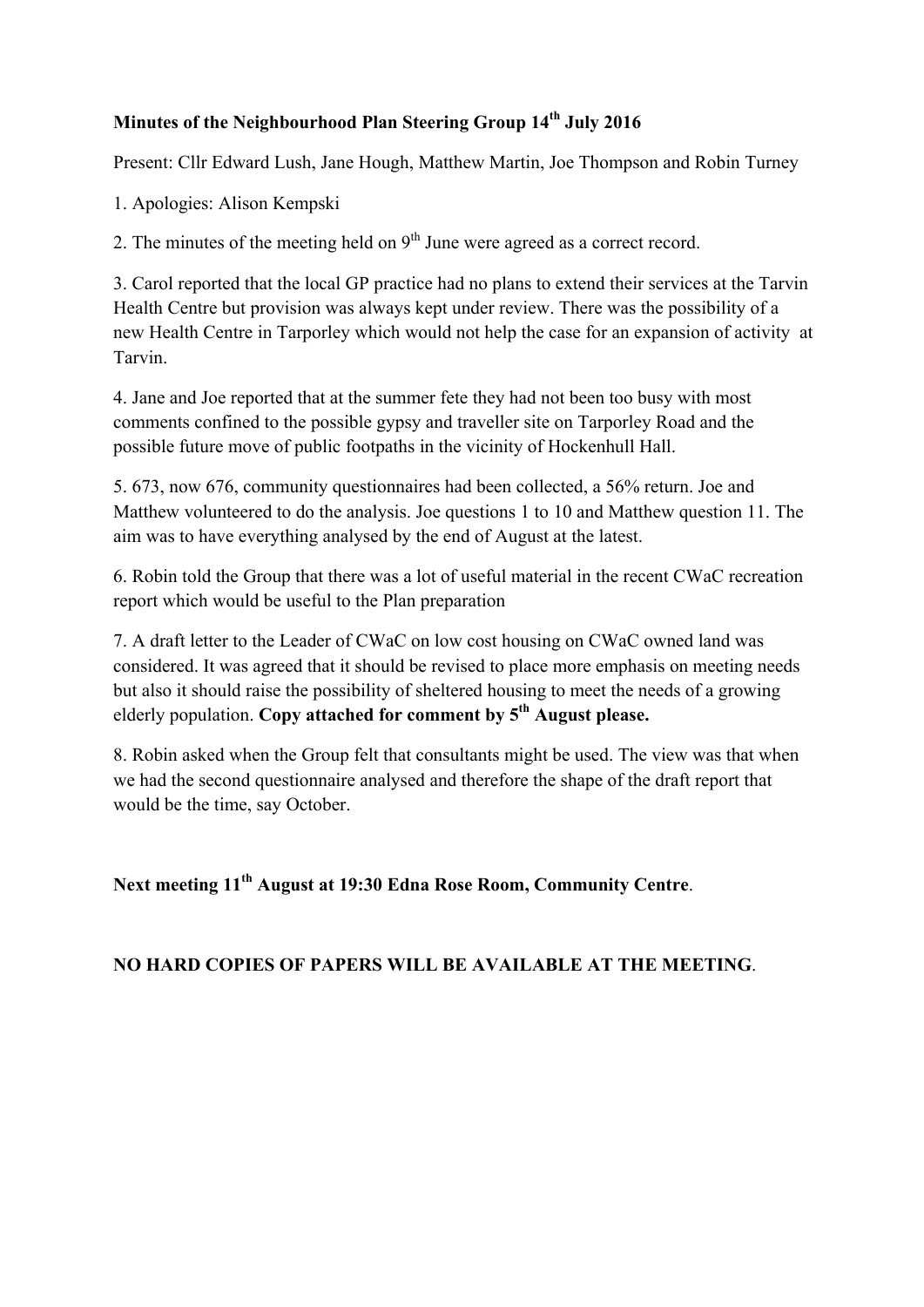## **Minutes of the Neighbourhood Plan Steering Group meeting held 11<sup>th</sup> August 2016**

Present: Roy Brerton, Jane Hough, Alison Kempski, Ted Lush, Matthew Morgan, Carol Over, Joe Thompson and Robin Turney.

1. Apologies: None

2. It was noted that new Parish Councillor Ben Dean would probably be joining the Steering Group.

3. Minutes of the meeting held on  $14<sup>th</sup>$  July agreed as a correct record.

4. Carol reported that the Health Commissioners would look at alternative premises for Tarvin health provision if there were any. Chairman would write to CWaC Property Services re the office hub (i.e. part of the building the Community Centre occupies)

5. **Roy** reported that he had met Rosie Morgan (CWaC Planning) and the GIS data was available but that there was a huge amount. Matthew volunteered his geographer son to have a look at the data, in particular the information on wildlife.

**Jane** had met Joanne Mulligan to clarify issues on the wildlife map which support the report Joanne had produced.

6. Robin, now that a CWaC contact had finally been identified, will follow up the grant application.

7. **Joe and Matthew** briefed the Group on their analysis of the questionnaires. It was agreed that **Matthew** would "tweak" his summary, circulate to the Group and to Tarvinonline. The detailed comments would not be published but they would be available to anyone who wanted to see them. Group members would use them in production of the Plan.

**Joe** would relook at his graph scales and recirculate them. They would be sent to Tarvinonline too.

Joe and Matthew were thanked for their enormous effort analysing so much data so quickly.

8. The 2 page forward to the Plan produced by the Chairman was considered too long but would not be changed at the moment.

9. **Alison** agreed to circulate the Tattenhall Plan to the Group.

10. It was agreed that chapters to the Plan would be drafted as follows:

**Housing- Matthew and Joe;**

**Green Belt etc.- Jane and Alison;**